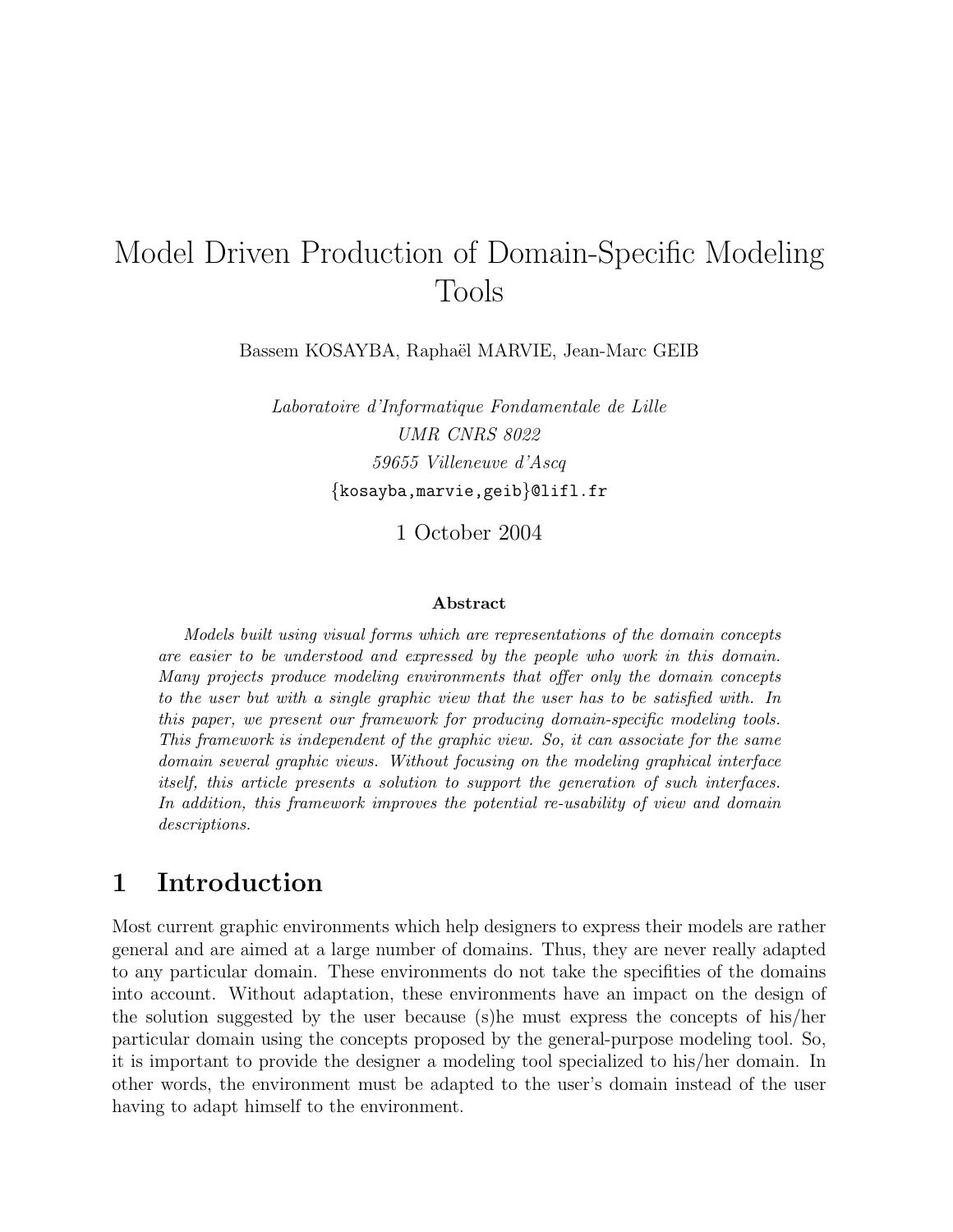There are existing approaches to adapt a modeling environment to the user domain. Most of these approaches rely on a generator based solution in order to produce modeling tools. Unfortunately, such generators' behavior is hard coded. Then, in order to change an aspect of the produced tool, such as the graphic appearance, the generator has to be modified, and in best cases a graphic representation already taken into account by the generator can be selected.

We are mainly interested by the meta-modeling approach that identify and represent visually the domains concepts. The DOME [4] (Domain Modeling Environment) project produces a domain-specific visual environment through a visual re-configuration of the DOME meta-model concepts (Node, Connector). The GME [3] (Generic Modeling Environment) project produces a domain-specific visual environment in two steps. First, one defines the domain-specific model using the GME meta-model concepts. second, one associates visually a graphic form to each concept of the specific-domain model defined.

The two projects provide good graphical modeling environments but these environments have a unique graphic interface. So, the tool user must be satisfied by this graphic interface. In our work, we insist on the separation between the tool graphic representation and the domain-specific knowledge in order to capitalize these two definitions for re-use. In other words, we want to change only the definition of the graphic representation in order to change the graphic interface and without re-defining the domain-specific knowledge.

The modeling tool we want to produce have two aspects. The first describe the tool graphic view and the second describe the tool functions depending directly on the user specific domain. The separation between these two aspects allows us to design each aspect alone. In addition, we have to describe in another place how we integrate the two aspects in order to obtain the final product that is the modeling tool.

In order to implement this approach, we have decided to use the models to describe the tool appearance and the models transformation [11] in order to integrate the tool appearance with other tool characteristics. This solution makes it possible to re-use the model defining a tool appearance in order to give this same appearance to another tool produced by our process. Then, the tool appearance is one characteristic of the tool.

This paper presents our proposal to systematically generate a graphic tool adapted to the user's need, starting from a model expressing the concepts of a specific-domain and a model describing the graphic view. Section 2 presents our proposal inspired from the MDA process [9]. Section 3 shows the models used to realize our proposal and it presents an example to illustrate our approach. Finally, section 4 presents some conclusions and future works.

# 2 Proposal

We think that the success of visual domain specific modeling environments depends on their ability to capture the domain specific notations and to handle them. So, our framework allows, starting from a domain and a view description models, to obtain a suitable graphic interface which assists the design in this particular domain. Figure 6 outlines our approach.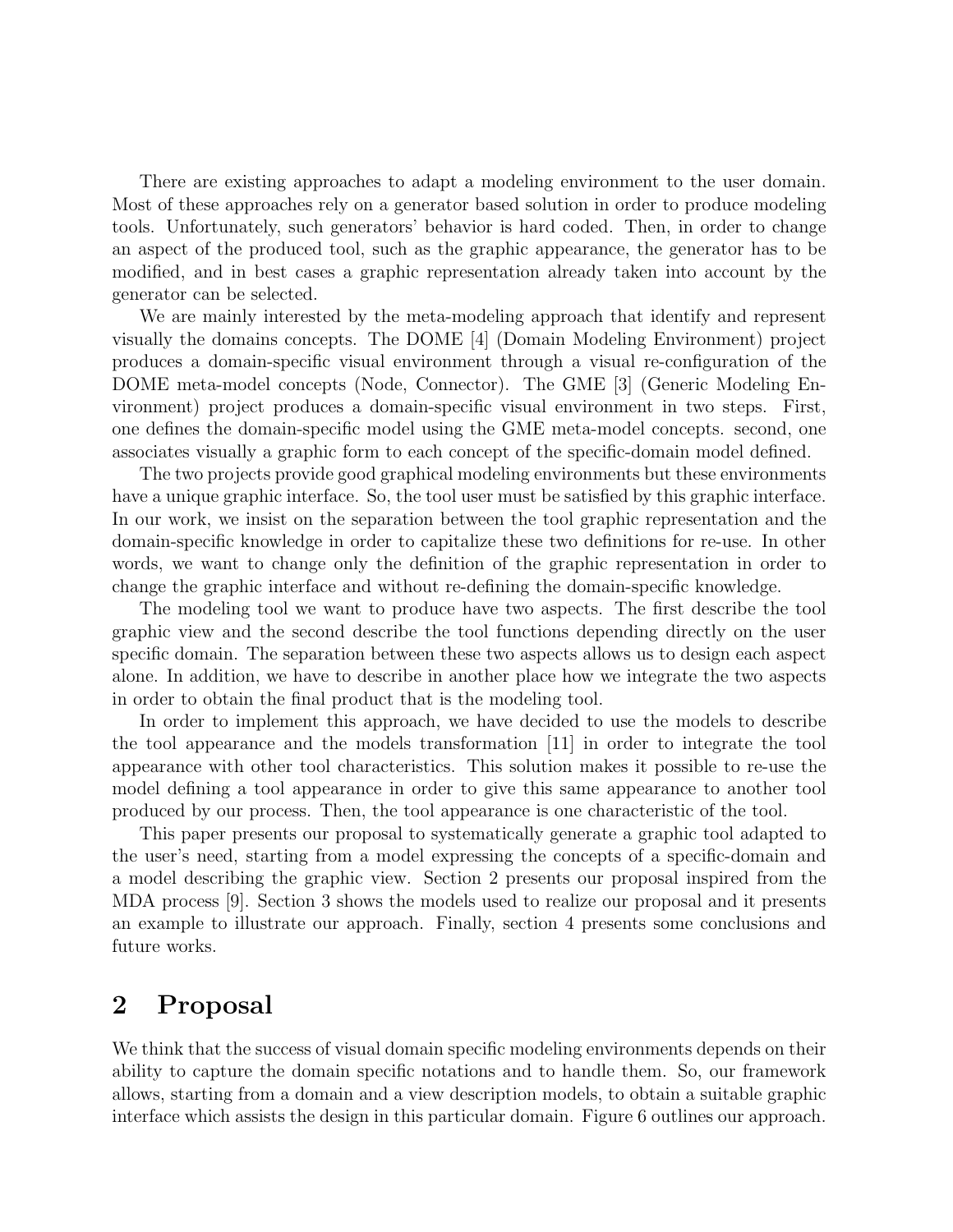

Figure 1: Overview

This approach makes it possible to produce easily various graphic representations for the same application domain and to use the same graphic representation for various domain. The definition of the domain and of the graphic representations are reusable. Defining a modeling tool for a particular domain is equivalent to selecting a definition of this domain and a definition of a graphic representation. Thus, the production of a tool adapted to the user becomes simpler. It becomes even possible to provide various representations of the same domain.

In order to provide several graphic views to the modeling tool without developing several generators (one for each graphic view), we have developed a framework independently of the graphic view description and based on models transformation. It makes it possible to re-use the domain-specific knowledge description with other graphic view descriptions, and to re-use the same graphic view for several domains.

The idea of our approach is to delay the insertion of the graphic representations in the different parts of the graphic interface when the domain concepts are recognized. A metamodel allows one to express the domain-specific concepts independently of the graphic view (GUI IM). Next, a meta-model permits the description of the expected graphical representation. This latter allows one to express his/her own graphical representation for the modeling tool (GUI M). Then, a translator transforms the GUI IM (GUI Independent Model) to a GUI SM (GUI Specific Model) that contains the same pieces of information as the GUI IM and their relationships with the graphical representation items that have been selected. Finally, a generator maps the GUI SM into the software components corresponding to the chosen graphical representation.

In fact, this process weaves the domain and the graphical representation models without knowing the model definitions but only how they are defined. After that, it generates the code of the modeling tool according to the model that is the result of this weaving.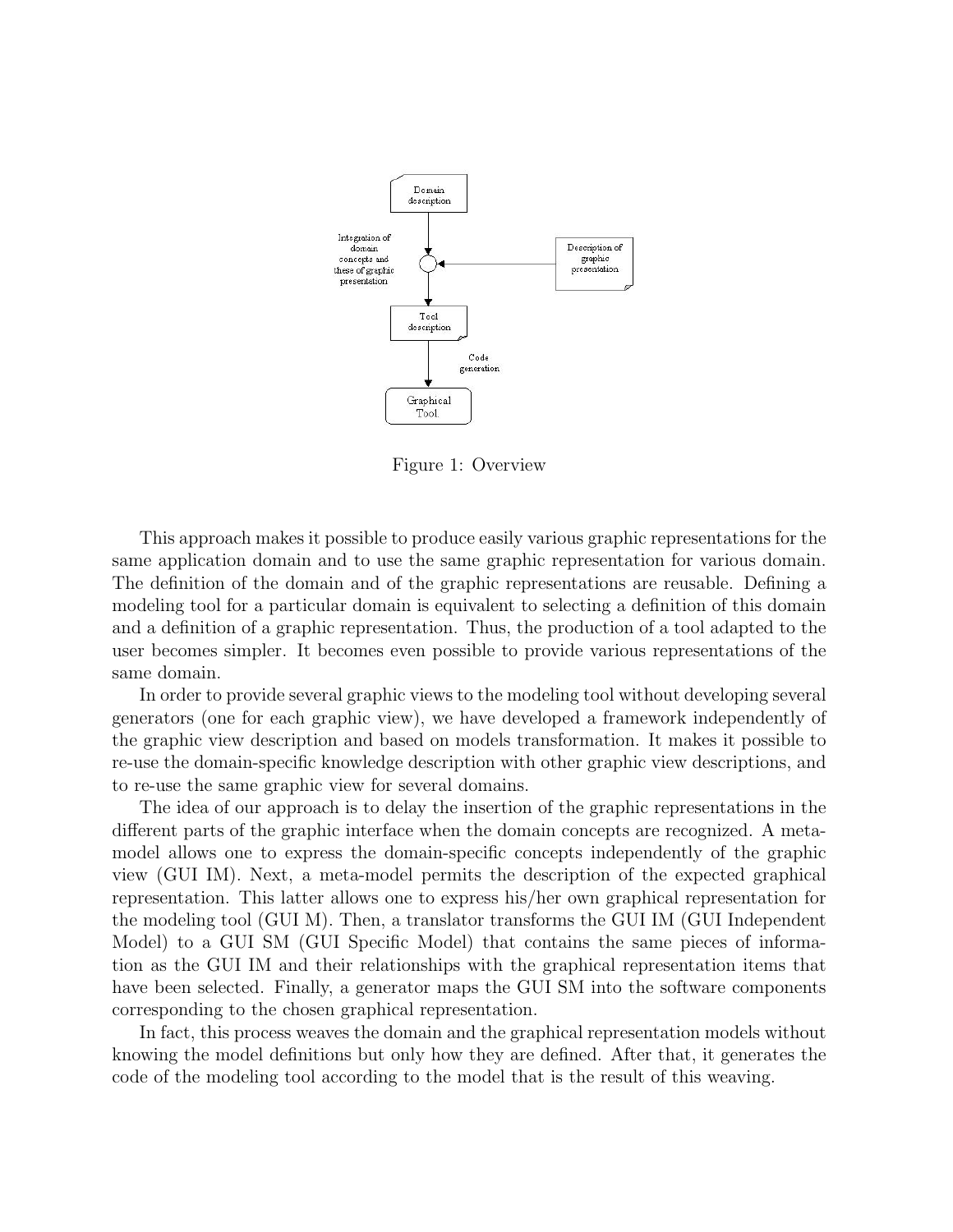# 3 Implementation

In order to automate as much as possible the expression of domain notations by visual forms, we propose that the representation of a domain concept is fixed according to the meta-modeling concept used to define this domain concept. For example, each domain's concept defined using the meta-modeling concept class is drawn as a rectangle containing the name of this domain concept. Not focusing on the choice of a box for a class, it is the way we are achieving this weaving that is central in our work.

### 3.1 Production driven by models

Our approach is organized into three levels : the meta-model level, the models transformation level, and of the component library. Figure 2 explains our organization and its entities are detailed.

### 3.1.1 Our process meta-models

This level defines the rules followed by the tool designer and by the models weaving. There are three meta-models :

The MOF [10] allows one to specify the domain concepts necessary to describe applications models. These domain concepts definitions represent the meta-model for designer to express their system models in the particular domain. For example, in the context of component based applications, the main concepts are component, port, container .etc. We have chose the MOF first as it is a good (among other) means for meta-modeling, and second as it is a standard (even if this experiments does not make use of all the MOF concepts).

The GUI meta-model defines the graphic interface elements and their relations. It allows one to describe his/her own graphical representation of the interface elements.

The relation meta-model defines the relationships between MOF concepts and the GUI meta-model concepts. It makes it possible to know how a MOF concept will be represented in the different parts of the tool graphic interface. The model weaving process follow these relationships in order to produce the graphic specific tool model (GUI SM).

### 3.1.2 The process models transformation

At this level, there are three transformations :

*Model weaving* In this step, we build the domain graphic specific model by weaving the elements of the domain model and that of the GUI model according to the the relations between the concepts of the MOF and those of the GUI meta-model. These relationships are defined in the relation meta-model.

Model mapping In this step, we build a template-based model by extracting its variable values from the domain graphic specific model. We use this model to configure the components library. This step permits the tool configuration model to be independent of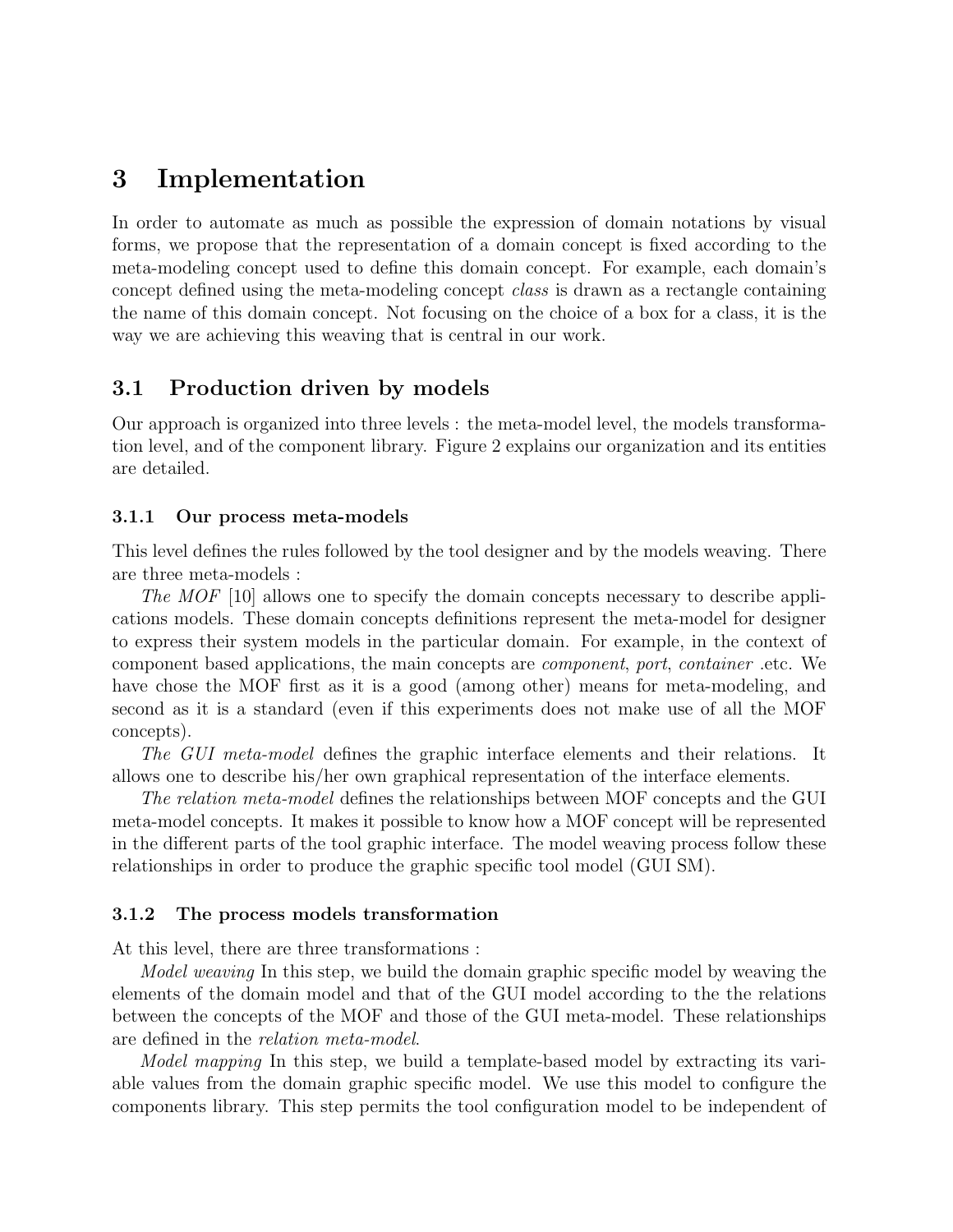

Figure 2: Production processbased on the models transformation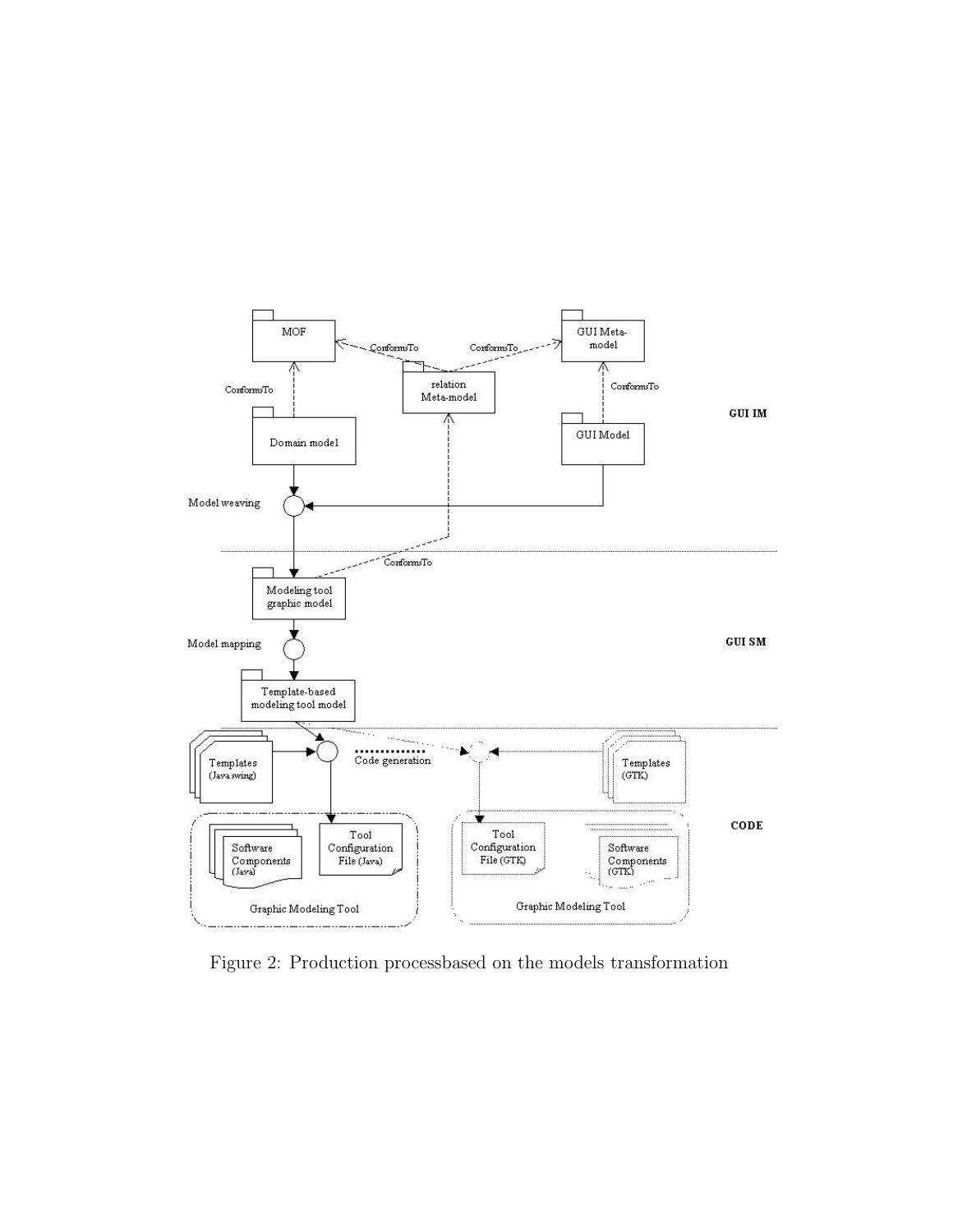any technology used for implementing the library component. Thus, the template model is an intermediate stage which goal is to support several technologies for the components library implementation.

Code generation In this step, we generate the tool configuration file for a particular technology using the template-based model. The goal of the file generated is to configure the library components in order to define the model repository and the graphical interface of the modeling tool.

#### 3.1.3 Software component library

The tool architecture is made of two distinct parts: a graphical user interface and a model repository. Then, the software component library contains two categories of components: graphical components and components representing MOF concepts.

The domain concepts components represent a logical profile allowing the tool user to build an application model. For defining such components, we configure built-in components. For each MOF concept, a built-in configurable component is defined. A model repository dedicated to a specific domain defined using MOF concepts, is generated after configuration of the appropriate built-in components.

Graphical components are implementations of the concepts of the GUI meta-model. These components respect some interfaces that define their main functions and their interactions with the other graphical components and the model repository. In order to add another graphical representation to a GUI meta-model element, these interfaces need to be implemented.

The architecture of the produced tool is composed of two parts : the model repository and the graphical user interface. The latter must display the definition of the application model and provide the actions allowing the user to handle application models. The graphical user interface acts upon the model definition in the repository. This tool architecture guarantees a separation between the model view and the model data. Therefore, we can visualize the same model data using several graphical user interfaces generated for this domain.

### 3.2 Example

In this section, we give an example of our approach applied to a simple domain in order to illustrate our proposal. First we present our meta-models. Then an example of domain and graphical view definition.

#### 3.2.1 GUI meta-model

This meta-model states that the graphical interface will be composed of two parts. One to reference the domain concepts and the another to handle the instances of the domain concepts at the application model level. Figure 3 shows this meta-model.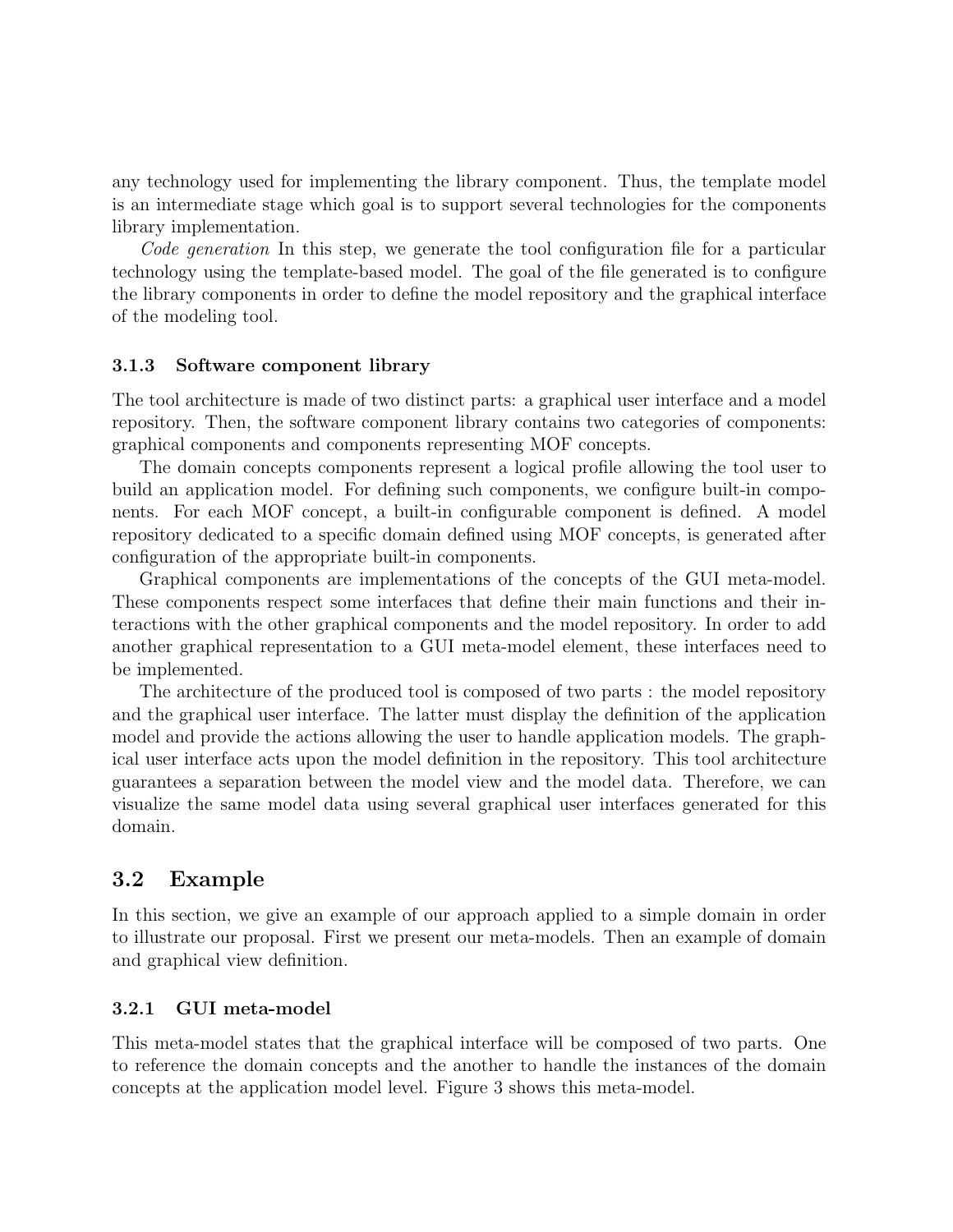

Figure 3: Structure of the graphical interface

### 3.2.2 Relation meta-model

In this meta-model, we say that the domain-specific concepts defined by MOF class and association concepts will be organized by the ConceptIndex and will be handled by the ConceptView as it is shown in the Figure 4.



Figure 4: The mapping of the domain concepts into the the graphic interface elements

#### 3.2.3 domain definition

We take a simple domain that is composed from two class  $A$  and  $B$  and an association  $R$ between the two concepts A, B. Figure 5 explains our specific-domain model example.



Figure 5: The domain model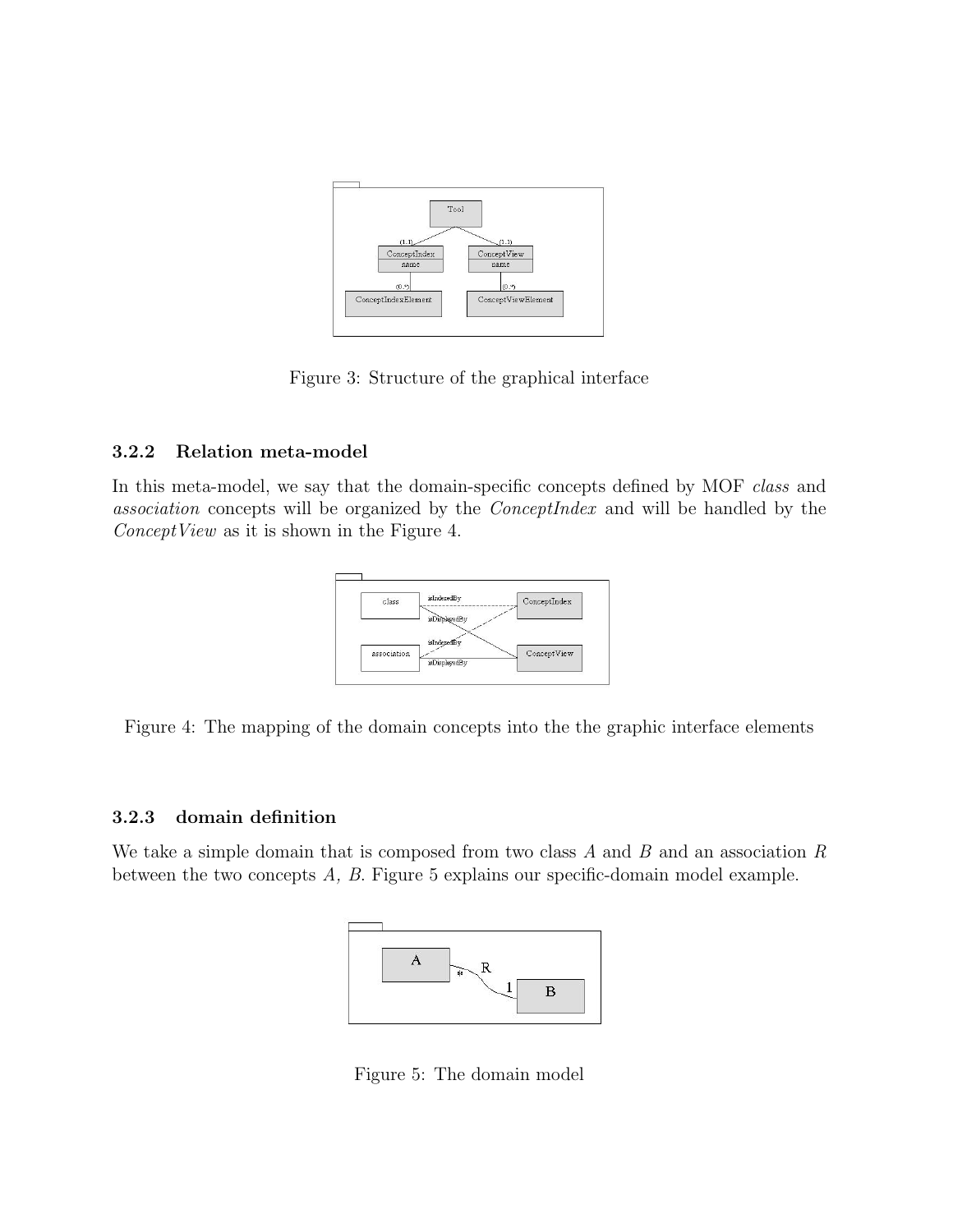#### 3.2.4 GUI model

In this model, we define the type of the component used to list domain concepts and that support the user actions in order to add these concept instances in the application model. Therefore, we choose for example, the *conceptIndex* type either Tree or Buttons List. Moreover, we define the type of the component used to display the concept instance in the application model and to provide the user actions allowing to handle their attributes. So, we choose for example, the *concept View* type either *Drawing Board* or *Form Board*.

#### 3.2.5 A domain-specific tools



Figure 6: Two graphic views for the same domain

The figure 6 shows two modeling tools produced by our process for the same domain shown in the figure 5 and using two graphic models. The first uses a *Buttons List* to list the domain concepts and a *Drawing Board* to handle the application model elements. While the second use a *Tree* to list the domain concepts and a *Form Board* to handle the application model elements.

# 4 Conclusion

This paper has presented our framework for producing graphical modeling environments. The two specificities of this framework is first its ability to produce modeling support dedicated to domains, as well as to user's taste, and second to be based on a model driven approach. The use of a model driven approach introduces two related benefits : Domain and graphical appearance definitions—using meta-models—are capitalized, and building a graphical modeling environment is reduced to choosing the proper domain and appearance definitions, or defining new ones that will be re-usable. This has been achieved through the definition of a model driven process composed of several model transformations and code generation steps.

The work presented in this paper is mainly 'technical', being the result of a tool providing objective. Our framework is intended at allowing tool providers to deliver the best suited graphical modeling environment for designers in a particular domain. Future trends of this work are both to study the cooperation of designer using multiple views on a